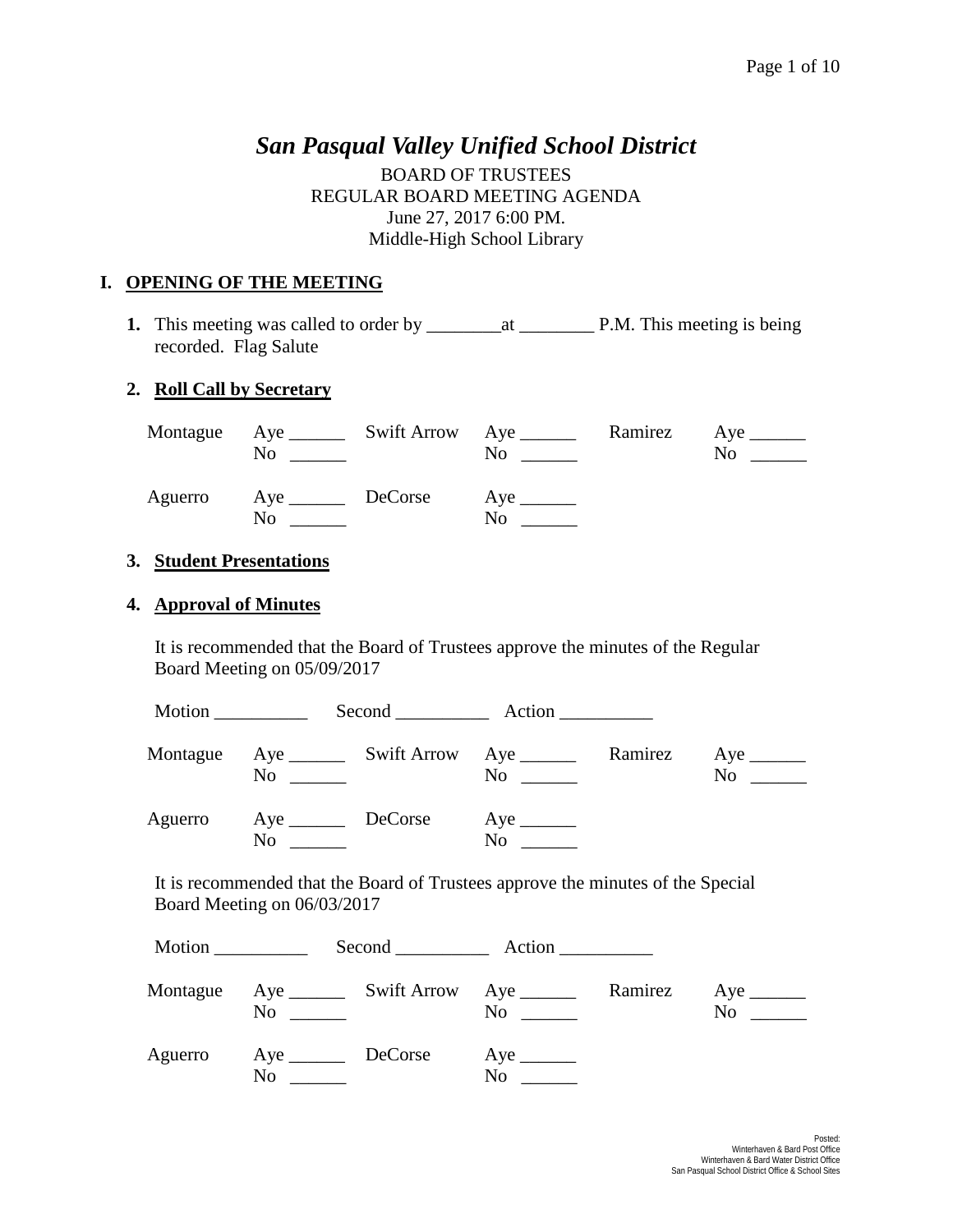It is recommended that the Board of Trustees approve the minutes of the Special Board Meeting on 06/23/2017

| Montague | No                         | and the state of the state of | $\overline{N}$ $\overline{\phantom{C}N}$ | Ramirez | N <sub>0</sub><br>$\mathcal{L}^{\text{max}}$ , and $\mathcal{L}^{\text{max}}$ |  |  |
|----------|----------------------------|-------------------------------|------------------------------------------|---------|-------------------------------------------------------------------------------|--|--|
| Aguerro  | $\text{Aye}$ DeCorse<br>No |                               | $No \ \_$                                |         |                                                                               |  |  |

### **5. Approval of Warrants**

Per EdCode 42631 and SPVUSD BP 3314, it is recommended that the Board of Trustees ratify the May warrants in the amount of \$391,057.73

|          |                               | $Second$ $Action$ |         |    |  |  |
|----------|-------------------------------|-------------------|---------|----|--|--|
| Montague | No                            | N <sub>0</sub>    | Ramirez | No |  |  |
| Aguerro  | Aye DeCorse<br>N <sub>0</sub> | N <sub>0</sub>    |         |    |  |  |

#### **6. Public Comments**

Are there any public comments speakers who require translation?

\*Persons who have complaints against Board members or District staff are encouraged to seek resolution to those complaints by using the San Pasqual Valley Unified School District written complaint procedures before orally addressing them at a meeting. The Board will not respond to such complaints until the applicable complaint procedure (BP/AR 1312.1) has been followed and has reached the Board level. Where a complaint concerns a District employee identifiable by name, position, or other facts, the Board cannot respond until proper written notice has been given to the employee pursuant to Government Code Section 54957.

Comments shall be limited to three minutes per person (six minutes if translation is required) and twenty minutes (forty minutes if translation is required) for all comments, per topic, unless the board president, subject to the approval of the Governing Board, sets different time limits

- **a.** Hear members of the public on items not appearing on agenda that are within the jurisdiction of the District.
- **b.** Hear public on items appearing on the agenda.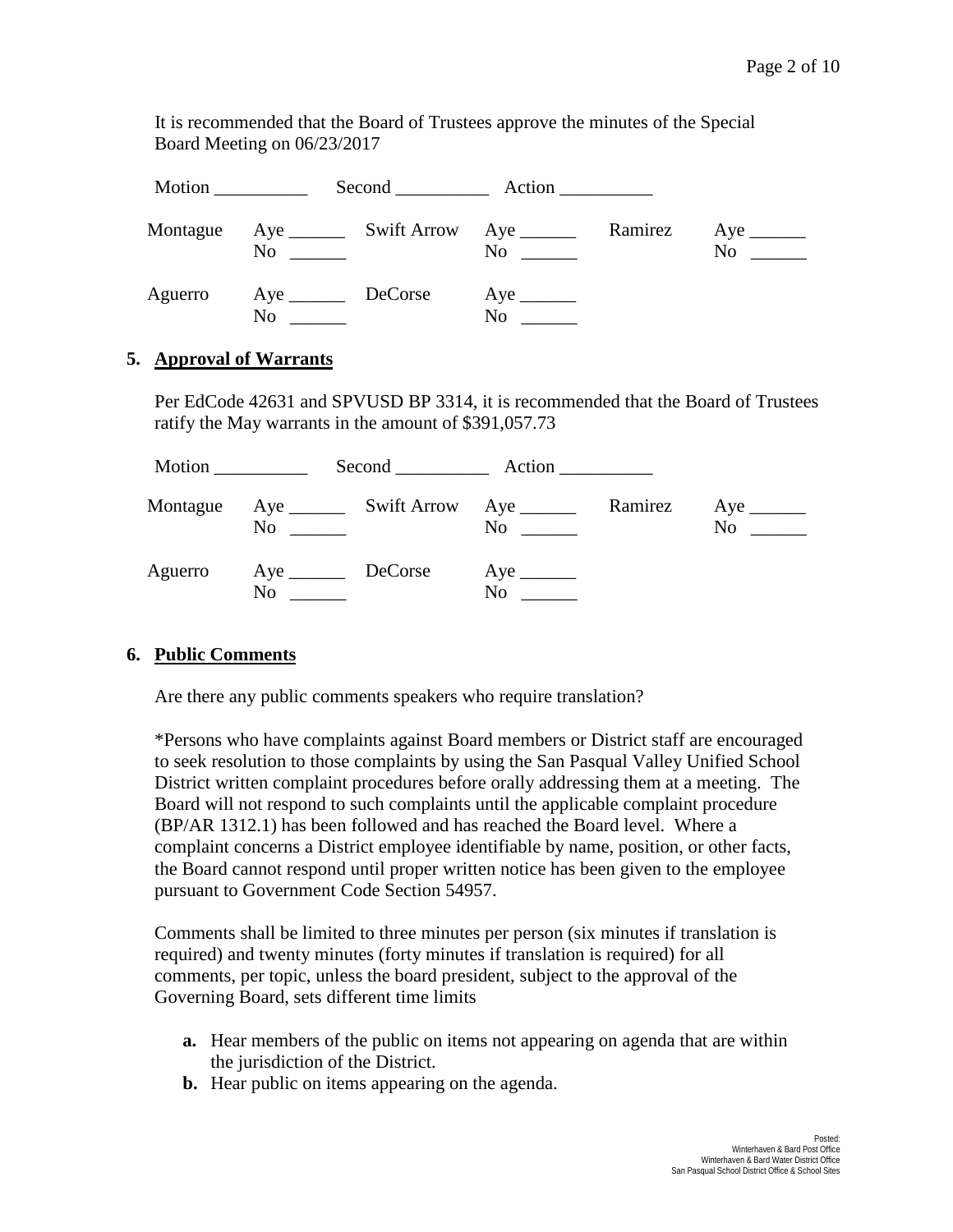**c.** Hear parents of Indian children on equal participation in education programs provided by the District. (Indian Policy and Procedures).

## **II. PRESENTATIONS**

a. Barbara Levy Quechan Language Preservation

# **III. CONSENT ITEMS**

- 1. Surplus Inventory
- 2. Extra Duty: 2017-2018 High School ASB Advisor Erik Randall
- 3. Travel/Training: ACSA Personnel Administrators Academy
- 4. Extra Duty: 2017-2018 San Pasqual Valley Unified School District Middle and High School Athletic Director
- 5. Extra Duty: Pre-K Enrollment for 2017-2018 School Year Nydia Hernandez
- 6. Ratification Extra Duty: 2016-2017 San Pasqual Valley Unified School District Summer School Program
- 7. Ratification Senior Trip
- 8. Ratification ASB/Strong Hearts Trip
- 9. Extra Duty: Cafeteria 2016-2017 Summer School
- 10. Extra Duty: Cafeteria 2017-2018 Opening New year
- 11. Extra Duty: 2017 Summer Work San Pasqual Valley Elementary School Library Clerk
- 12. Sports: 2017 Summer Wrestling League and Wrestling Camps Transportation
- 13. Extra Duty: Summer JOM Tutoring Program
- 14. Annual Memorandum of Understanding (MOU) between San Pasqual Valley Unified School District (SPVUSD) and Sarah Garcia (Librarian) for library services for the 2016- 2017 school year based on a transitory need by the District
- 15. Ratification Sports: Conditioning for Athletics Basketball (Transportation)
- 16. Annual Memorandum of Understanding: MOU Regarding SPV Elementary School's Participation in the ASES Consortium
- 17. Annual Memorandum of Understanding: MOU Regarding SPV Middle School's Participation in the ASES Consortium
- 18. Sports: 2017-2018 San Pasqual Valley Middle School Wrestling Coach Mark Surdyka
- 19. Sports: 2017-2018 San Pasqual Valley Middle School  $7<sup>th</sup>$  and  $8<sup>th</sup>$  Girls' Basketball Steve Mitchell
- 20. Sports: 2017-2018 San Pasqual Valley High School Wrestling Head and Assistant Coaches – Mark Surdyka and Angelo Derma
- 21. Sports: 2017-2018 San Pasqual Valley High School Volleyball Head and Assistant Coaches – Miles Jefferson and Patricia Malvido
- 22. Sports: 2017-2018 San Pasqual Valley High School Track Head and Assistant Coaches Salvador Pineda, Patricia Malvido, Lewis Throssell, and Dale Clayton
- 23. Sports: 2017-2018 San Pasqual Valley High School Soccer Head Coach Mateo Gonzalez
- 24. Sports: 2017-2018 San Pasqual Valley High School Softball Head and Assistant Coaches Cynthia Porchas Navarro, Marco Navarro, Darrell Harrison
- 25. Sports: 2017-2018 San Pasqual Valley High School Girls' Basketball Head and Assistant Coaches – Patricia Malvido and Erik Randall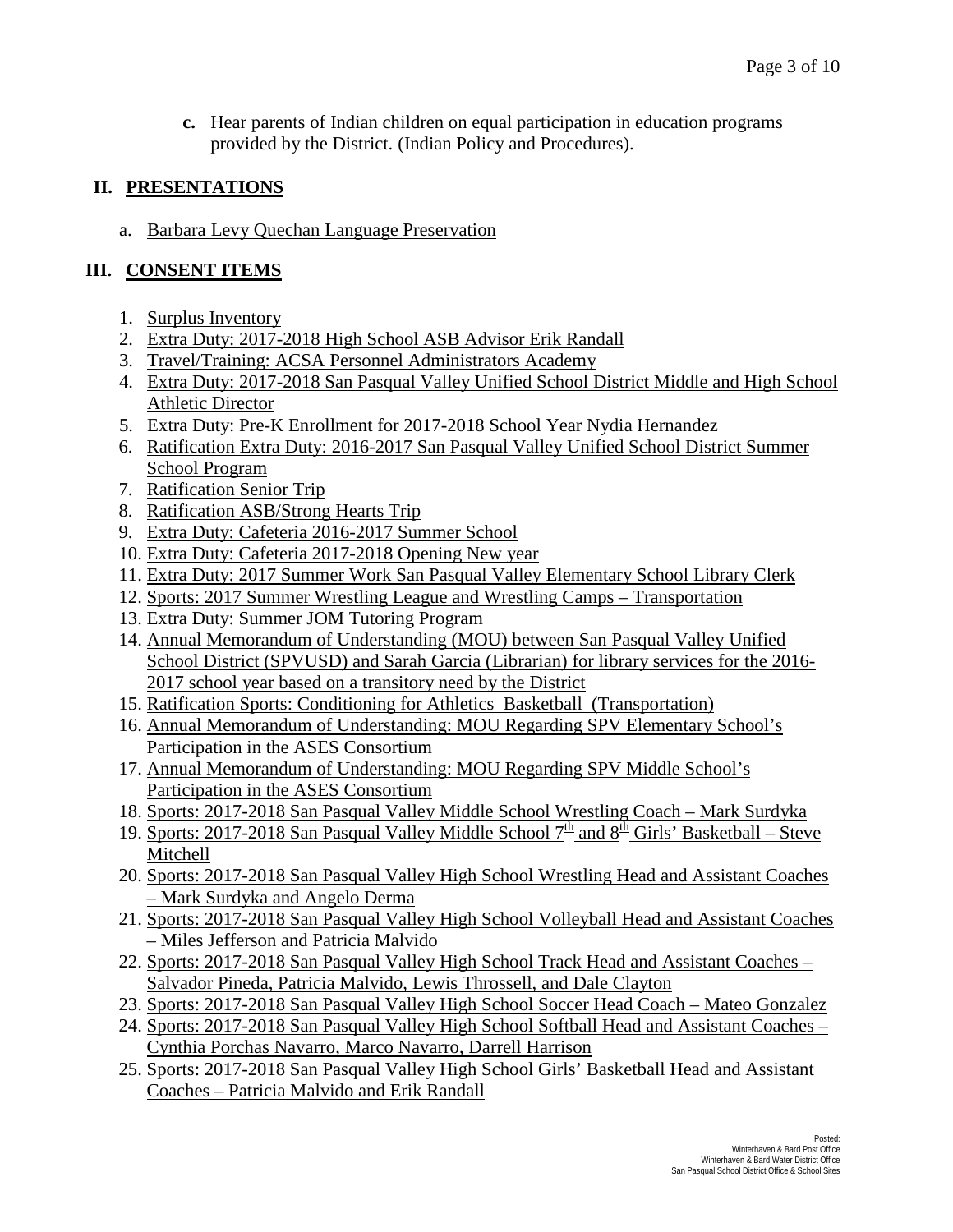- 26. Sports: 2017-2018 San Pasqual Valley High School Football Head and Assistant Coaches Salvador Pineda, Mandel Sanchez and Faron Owl
- 27. Sports: 2017-2018 San Pasqual Valley High School Boys' Basketball Head and Assistant Coaches – Willis Hawkins and Jerome Two Hearts
- 28. Sports: 2017-2018 San Pasqual Valley High School Baseball Head and Assistant Coaches Faron Owl, Ronnie Flores and Danny Flores
- 29. Sports: 2017-2018 San Pasqual Valley High School Cross Country Coach Amanda Beck
- 30. Sports: 2017-2018 San Pasqual Valley High School Football Cheer Coach Adina Alvarez
- 31. Travel/Training: Small School District Southern California Regional Meeting
- 32. Agreement Operation School Bell 2017-2020
- 33. Memorandum of Understanding Between San Pasqual Valley Unified School District and Imperial County Behavioral Health Services
- 34. Contract: Daily Farm Lease for Legal Description Sec.30, Twn 16-S, Rge. 23-E, Located in Bard, CA
- 35. Graduation Ceremony Participation
- 36. Diploma Distribution Procedures
- 37. Extracurricular Activity (Fair/Trips/Sports) Participation
- 38. Memorandum of Understanding (MOU) Between ICOE and SPVUSD for Nursing Services 2017-2018 and 2018-2019 School Years
- 39. San Pasqual Valley Middle School Parent and Student Handbook
- 40. San Pasqual Valley Elementary School Parent and Student Handbook
- 41. San Pasqual Valley Elementary School Staff Handbook 17-18
- 42. San Pasqual Valley High School Staff Handbook 17-18
- 43. Memorandum of Understanding between San Pasqual Valley Unified School District and The Imperial County Consortium Teacher Induction Program
- 44. San Pasqual Valley High School and Bill M. Manes Student/Parent Handbook



# **IV. MONTHLY REPORTS**

- 1. San Pasqual Teachers Association (SPTA) Ms. Gina Hanna-Wilson
- 2. California School Employees Association (CSEA) Mr. Ramon Haro
- 3. Associated Student Body (ASB) Representative
- 4. Special Education Dr. Thien Hoang
- 5. Elementary School Mr. Gabriel Sandoval
- 6. Middle School Mrs. MaryKay Monson
- 7. High School/Alternative Education Mr. Darrell Pechtl
- 8. Business Services Ms. Kish Curtis
- 9. Maintenance/Operations/Transportation Mr. Edward Benedict
- 10. Superintendent Ms. Rauna Fox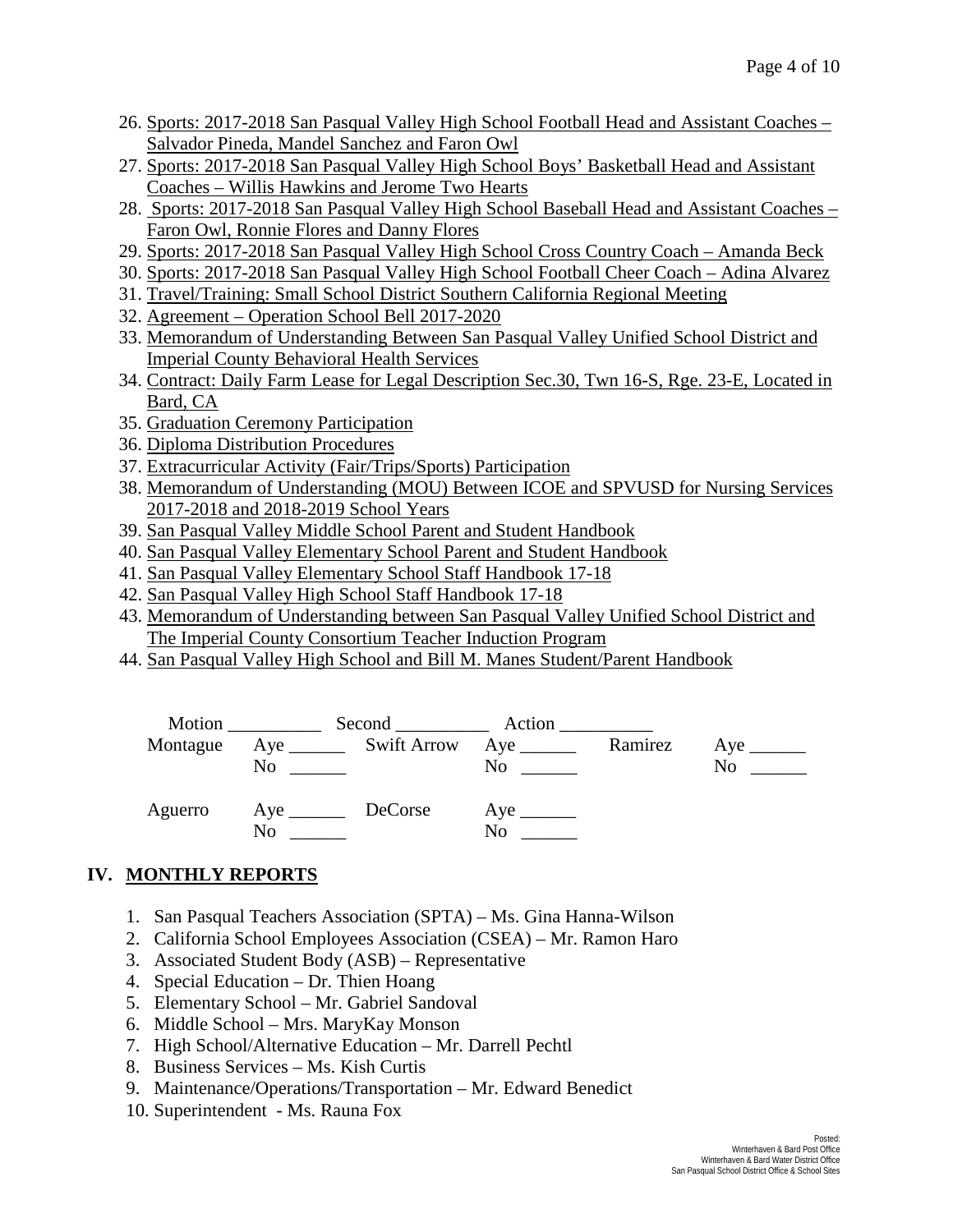### a. LCAP

11. School Board

## **V. UNFINISHED BUSINESS**

### **VI. INFORMATION ITEMS**

- 1. SISC I Complaince Ed Code 42141 Information only
- 2. Williams Third Quarterly Report 2016-2017 Academic Year Information Only
- 3. Donations for Baseball Camp Multiple Vendors Information Only
- 4. Donations: Middle School Mia & Chaz Rea and Roderick Hart; Music Department Margie Hartman – Information Only
- 5. Salary Schedule: Certificated Management Information Only
- 6. County of Imperial Contract for School Resource Officer Information Only
- 7. The Superintendent Accepted Letter of Resignation from Classfied Staff Information Only
- 8. SAE Project Letter and Agreement Information Only
- 9. Extended School Attendance Review Board Report Form Information Only
- 10. Updated Suicide Prevention Policy BP/AR 5141.52 first read
- 11. Memorandum of Agreement (MOA) between Imperial Valley Regional Occupational Program (IVROP) and San Pasqual Valley Unified School District – Information Only
- 12. In County Trainings
- 13. Job Description: Elementary/Middle School Counselor first read
- 14. 2017-2018 Board Goals Information Only
- 15. Transportation Safety Plan first read
- 16. San Pasqual Valley Administrators Handbook first read

### **VII. NEW BUSINESS**

1. Update Job Description: Secretary to the Principal

| Motion |                                             |                     |                                                                        |  |                                        |
|--------|---------------------------------------------|---------------------|------------------------------------------------------------------------|--|----------------------------------------|
|        | $No \t —$                                   |                     | Montague Aye ________ Swift Arrow Aye _________ Ramirez<br>$No \t —$   |  | $Aye$ <sub>________</sub><br>$No \t —$ |
|        | $No \qquad \qquad$                          | Aguerro Aye DeCorse | $Aye$ <sub>_______</sub><br>$No \ \_$                                  |  |                                        |
|        | 2. Salary Schedule: Confidential Classified |                     |                                                                        |  |                                        |
| Motion |                                             |                     |                                                                        |  |                                        |
|        | $\overline{N}$ o                            |                     | Montague Aye _________ Swift Arrow Aye __________ Ramirez<br>$No \ \_$ |  | $Aye$ <sub>________</sub><br>No        |
|        | Aguerro Aye DeCorse<br>$No \ \_$            |                     | No                                                                     |  |                                        |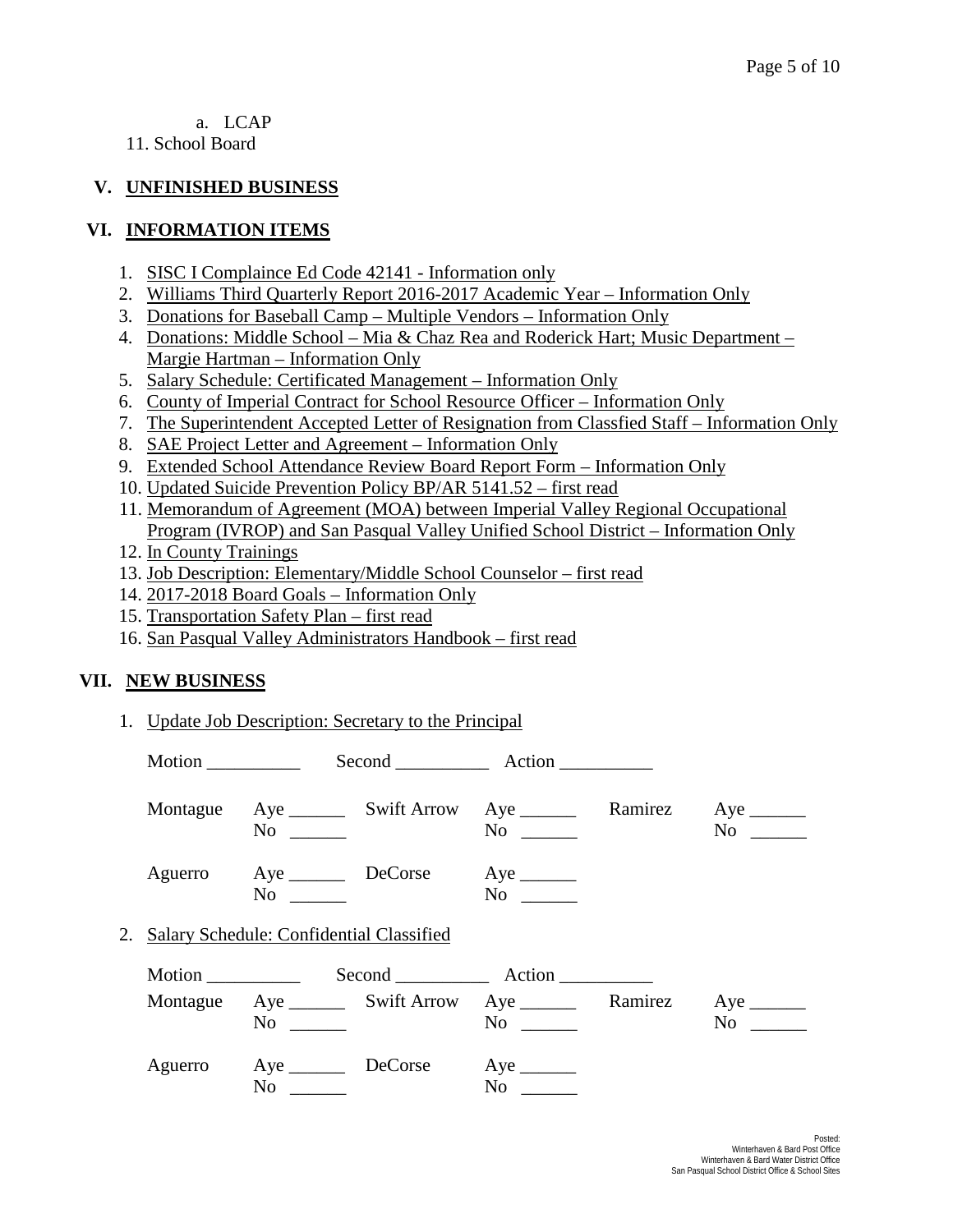|                             |                    | 3. Revised Job Description: Student Health Care Specialist – New Position |                                      |                                      |
|-----------------------------|--------------------|---------------------------------------------------------------------------|--------------------------------------|--------------------------------------|
|                             |                    |                                                                           |                                      |                                      |
|                             | $No \ \_$          | Montague Aye ________ Swift Arrow Aye ________ Ramirez Aye _______        | $No \ \_$                            | $No \ \_$                            |
|                             | $No \ \_$          | Aguerro Aye DeCorse Aye ________                                          | $No \ \_$                            |                                      |
|                             |                    | 4. Extra Duty: Elementary School Principal Transition of New Principal    |                                      |                                      |
|                             |                    |                                                                           |                                      |                                      |
|                             | $No \ \_$          | Montague Aye ________ Swift Arrow Aye ________ Ramirez Aye _______        | $No \ \_$                            | $No \_$                              |
|                             | $No \ \_$          | Aguerro Aye DeCorse Aye                                                   |                                      |                                      |
|                             |                    | 5. Annual: Education Protection Acount (EPA) Resolution                   |                                      |                                      |
|                             |                    |                                                                           |                                      |                                      |
|                             | $No \ \_$          | Montague Aye ________ Swift Arrow Aye ________ Ramirez Aye _______        | $No \ \_$                            | $No \_$                              |
|                             | $No \ \_$          | Aguerro Aye DeCorse Aye ________                                          |                                      |                                      |
|                             |                    | 6. Annual: Resolution California Department of Education-Preschool        |                                      |                                      |
|                             |                    |                                                                           |                                      |                                      |
|                             | $\overline{N_0}$   | Montague Aye ________ Swift Arrow Aye ________ Ramirez Aye _______        | $No \ \_$                            | $\overline{N_0}$                     |
|                             | $No \ \_$          | Aguerro Aye DeCorse Aye _______                                           | $No \ \_$                            |                                      |
| 7. Award Gymnasium Contract |                    |                                                                           |                                      |                                      |
|                             |                    |                                                                           |                                      |                                      |
|                             | $No \ \_$          | Montague Aye ________ Swift Arrow Aye _________ Ramirez                   |                                      | $Aye$ <sub>______</sub><br>$No \ \_$ |
|                             | No $\frac{\ }{\ }$ | Aguerro Aye DeCorse                                                       | $Aye$ <sub>______</sub><br>$No \ \_$ |                                      |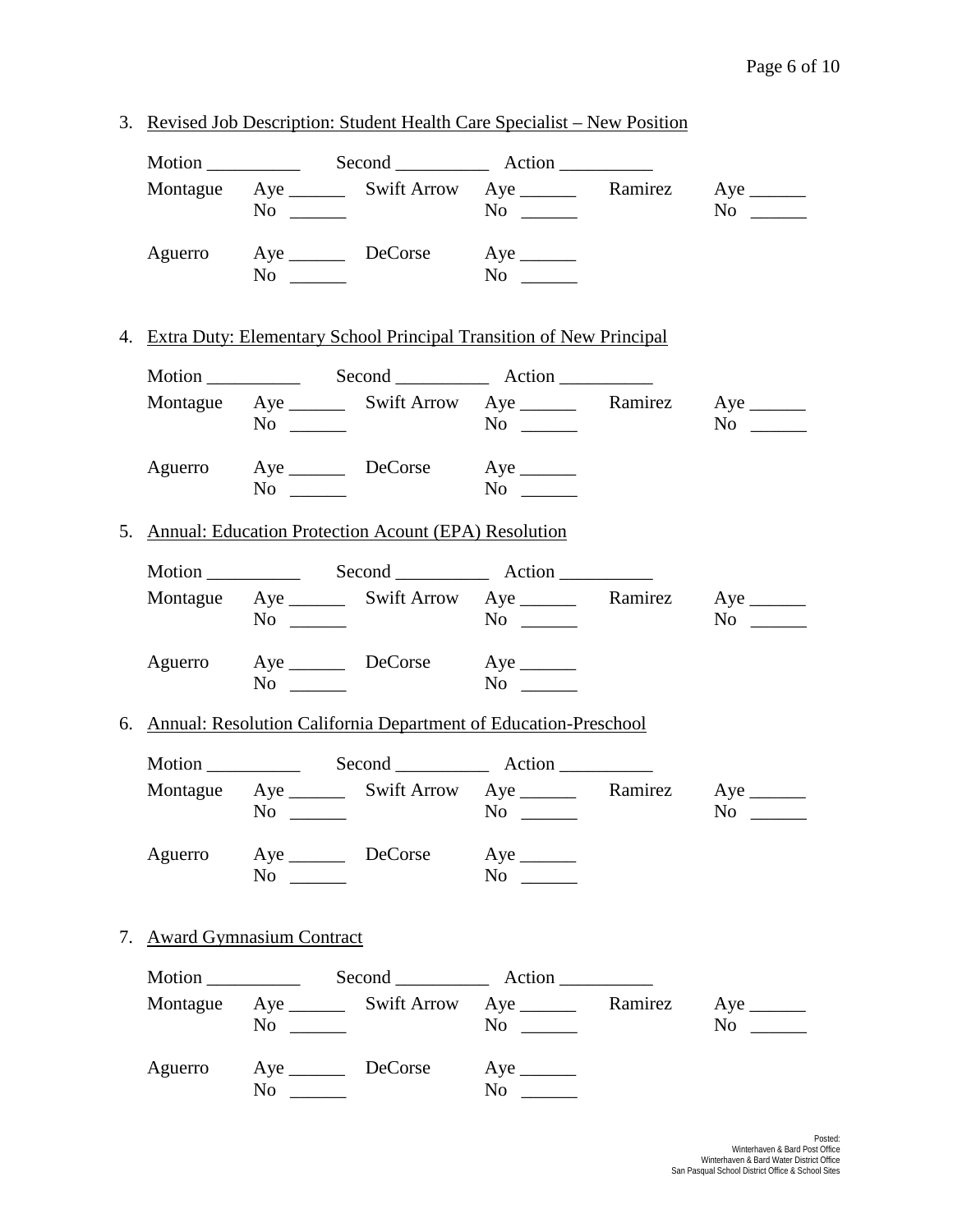8. Application for Use of Agriculture Facility

|         | $No \ \_$                                        |                                                        | Montague Aye ________ Swift Arrow Aye _________ Ramirez Aye _______<br>$No \ \_$                                 | $No \ \_$                                                                               |
|---------|--------------------------------------------------|--------------------------------------------------------|------------------------------------------------------------------------------------------------------------------|-----------------------------------------------------------------------------------------|
| Aguerro | $\overline{N}$ $\overline{\phantom{N}}$          | Aye DeCorse Aye ________                               | $No \ \_$                                                                                                        |                                                                                         |
|         |                                                  | 9. LCAP Local Control Accountability Plan              |                                                                                                                  |                                                                                         |
|         |                                                  |                                                        |                                                                                                                  |                                                                                         |
|         | $No \ \_$                                        |                                                        | Montague Aye ________ Swift Arrow Aye ________ Ramirez Aye _______                                               | $No \ \_$                                                                               |
|         | $\overline{N}$ $\overline{\phantom{N}}$          | Aguerro Aye DeCorse Aye                                | $No \_$                                                                                                          |                                                                                         |
|         |                                                  | 10. Budget: 2016-2017 and 2017-2018 (projected)        |                                                                                                                  |                                                                                         |
|         |                                                  |                                                        |                                                                                                                  |                                                                                         |
|         | $No \ \_$                                        |                                                        | Montague Aye ________ Swift Arrow Aye _________ Ramirez Aye _______                                              | $No \ \_$                                                                               |
|         |                                                  | Aguerro Aye DeCorse Aye ________<br>$No \ \_$          | $No \ \_$                                                                                                        |                                                                                         |
|         |                                                  | 11. Annual: District LEA (Local Education Agency Plan) |                                                                                                                  |                                                                                         |
|         |                                                  |                                                        |                                                                                                                  |                                                                                         |
|         | $No \ \_$                                        |                                                        | Montague Aye ________ Swift Arrow Aye _________ Ramirez Aye ________<br>$No \ \_$                                | $No \ \_$                                                                               |
|         | $No \ \_$                                        | Aguerro Aye DeCorse Aye                                | $No \ \_$                                                                                                        |                                                                                         |
|         |                                                  |                                                        |                                                                                                                  | 12. Agreement Between E-Therapy, LLC and the San Pasqual Valley Unified School District |
|         |                                                  |                                                        |                                                                                                                  |                                                                                         |
|         | $No \ \_$                                        |                                                        | Montague Aye ________ Swift Arrow Aye _________ Ramirez Aye _______<br>$\overline{N_0}$ $\overline{\phantom{0}}$ | $\sim$ No $\sim$                                                                        |
| Aguerro | Aye __________ DeCorse<br>$\overline{\text{No}}$ |                                                        | $Aye$ <sub>______</sub><br>$No \ \_$                                                                             |                                                                                         |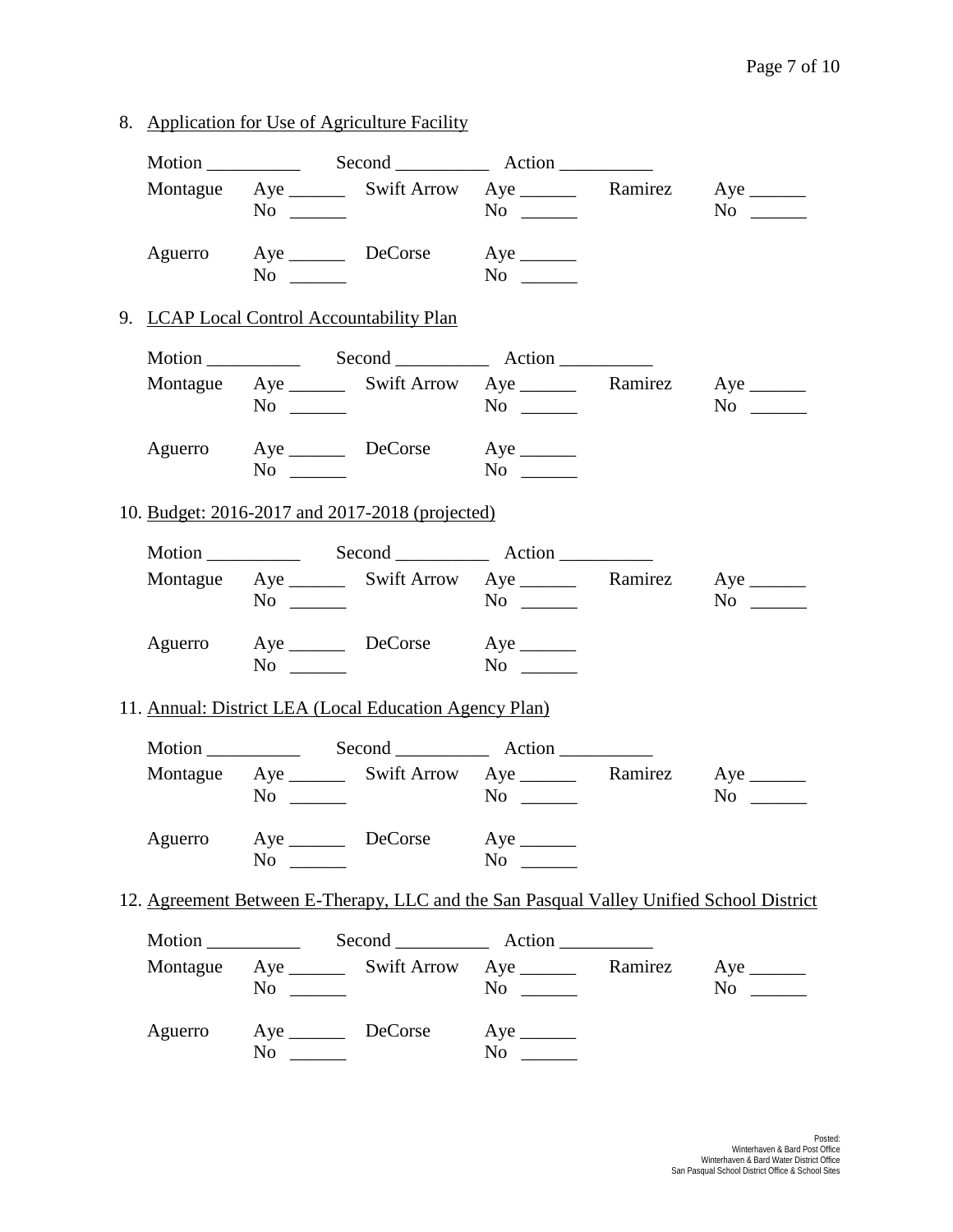|                      | Montague Aye ________ Swift Arrow Aye _________ Ramirez Aye _______<br>$No \ \_$                                                        |                          | $No \ \_$                           | $No \_$                                |
|----------------------|-----------------------------------------------------------------------------------------------------------------------------------------|--------------------------|-------------------------------------|----------------------------------------|
| Aguerro              | $No \ \_$                                                                                                                               | Aye DeCorse Aye ________ | $No \_$                             |                                        |
|                      | 14. Training/Travel: California School Board Association (CSBA) 2017 Annual Education<br>Conference (AEC), November 30-December 2, 2017 |                          |                                     |                                        |
|                      |                                                                                                                                         |                          |                                     |                                        |
|                      | Montague Aye ________ Swift Arrow Aye ________ Ramirez Aye _______<br>$No \ \_$                                                         |                          | $No \ \_$                           | $No \ \_$                              |
|                      | Aguerro Aye DeCorse Aye<br>$No \ \ \$                                                                                                   |                          | $\overline{\text{No}}$              |                                        |
|                      | 15. Resolution: Ordering Election for November 7, 2017                                                                                  |                          |                                     |                                        |
|                      |                                                                                                                                         |                          |                                     |                                        |
|                      | Montague Aye ________ Swift Arrow Aye ________ Ramirez Aye _______<br>$No \ \_$                                                         |                          | $No \ \_$                           | $No \_$                                |
|                      | Aguerro Aye DeCorse Aye<br>$No \ \_$                                                                                                    |                          | $No \ \_$                           |                                        |
|                      | 16. Board Member Compensation for Members Absent During June Board Meeting                                                              |                          |                                     |                                        |
|                      |                                                                                                                                         |                          |                                     |                                        |
|                      | Montague Aye _________ Swift Arrow Aye __________ Ramirez<br>$No \ \_$                                                                  |                          | $No \_$                             | $Aye$ <sub>______</sub><br>No $\qquad$ |
|                      | Aguerro Aye DeCorse Aye<br>$No \ \_$                                                                                                    |                          | $No \ \_$                           |                                        |
| VIII. BOARD COMMENTS |                                                                                                                                         |                          |                                     |                                        |
|                      | IX. ITEMS FOR FUTURE AGENDA                                                                                                             |                          |                                     |                                        |
|                      |                                                                                                                                         |                          |                                     |                                        |
|                      |                                                                                                                                         |                          | $\begin{array}{c}\n3.\n\end{array}$ |                                        |

13. 2017-2018 San Pasqual Valley USD Community Advisory Committee (CAC) Members

-Posted:<br>Winterhaven & Bard Post Office<br>Winterhaven & Bard Water District Office<br>San Pasqual School District Office & School Sites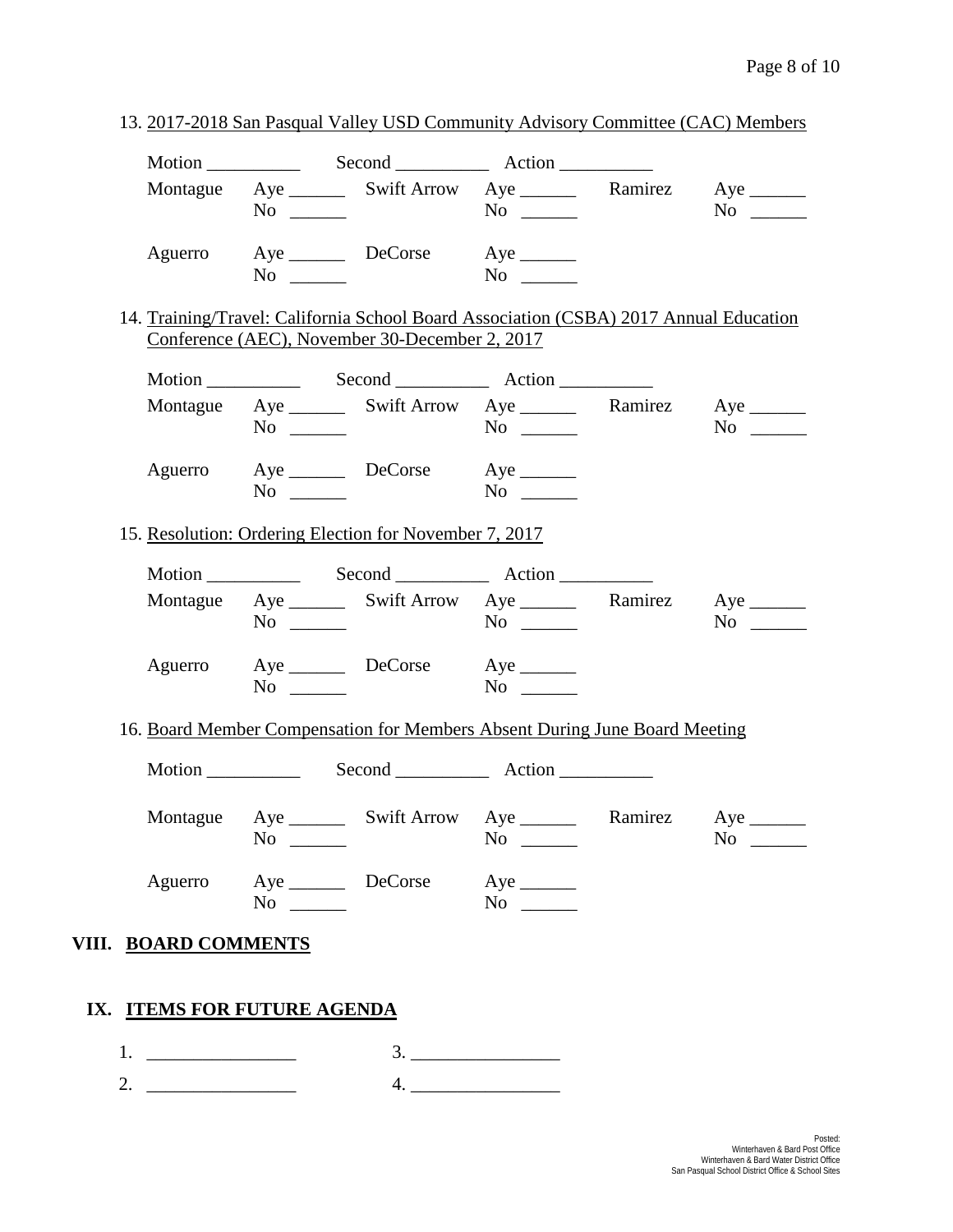|         |                               | Montague Aye ________ Swift Arrow Aye _________ Ramirez Aye _______<br>$\overline{N_0}$ | $No \ \_$                             | $No \_$   |
|---------|-------------------------------|-----------------------------------------------------------------------------------------|---------------------------------------|-----------|
|         | $No \ \_$                     | Aguerro Aye DeCorse Aye ________                                                        | $\overline{N_0}$                      |           |
|         | Government Code 54957.6       | 1. CONFERENCE WITH LABOR NEGOTIATOR (Superintendent) - Pursuant to                      |                                       |           |
|         | a. Level III Grievance - SPTA |                                                                                         |                                       |           |
|         |                               |                                                                                         |                                       |           |
|         | $No \ \_$                     | Montague Aye ________ Swift Arrow Aye ________ Ramirez Aye _______                      | $No \ \_$                             | $No \_$   |
|         | $No \ \_$                     | Aguerro Aye DeCorse Aye                                                                 | $N$ o                                 |           |
|         |                               |                                                                                         |                                       |           |
|         | b. Grounds/Custodian          | a. Superintendent accepted three (3) FMLA requests                                      |                                       |           |
|         |                               |                                                                                         |                                       |           |
|         | $No \ \_$                     | Montague Aye ________ Swift Arrow Aye _________ Ramirez                                 | $No \ \_$                             | $No \ \_$ |
| Aguerro | Aye DeCorse<br>$No \ \_$      |                                                                                         | $Aye$ <sub>_______</sub><br>$No \ \_$ |           |